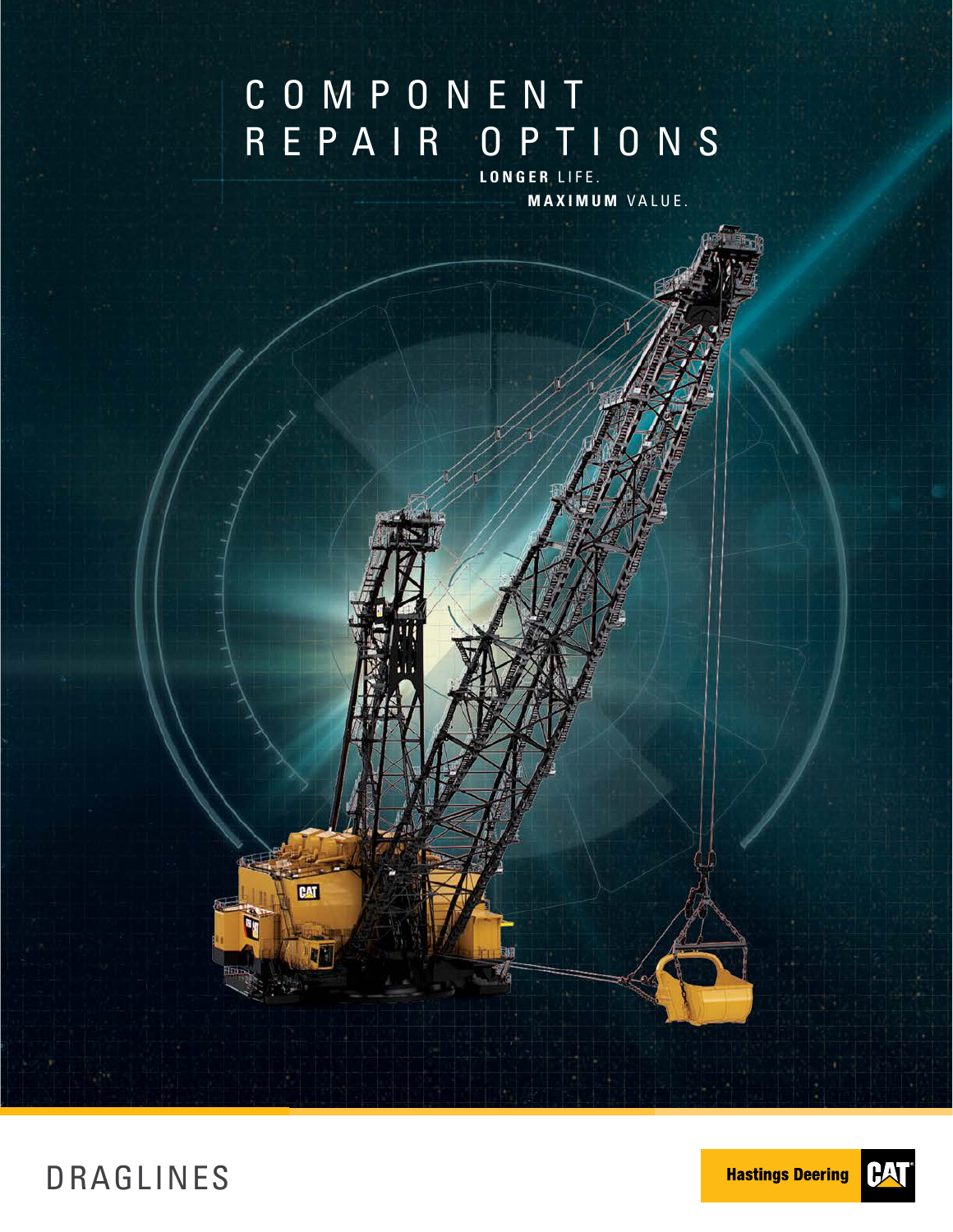



#### REPAIR OPTIONS - A SOLUTION TAILORED TO YOUR NEEDS

A Caterpillar dragline is designed to deliver a long operational life. Many of the machine components are designed to be rebuilt and upgraded for improved performance.

As every repair situation has its own unique set of circumstances, that's why we think it's so important to have a range of options that are flexible enough to deliver exactly what you need, when you need it.

| NEW COMPONENT                           | Complete component replacement with a factory new Caterpillar component.<br>Caterpillar components are built to be rebuilt, offering longer term reusability and cost<br>benefits beyond the initial purchase of a new component.                                                                                     |  |  |
|-----------------------------------------|-----------------------------------------------------------------------------------------------------------------------------------------------------------------------------------------------------------------------------------------------------------------------------------------------------------------------|--|--|
| REBUILD OR REPAIR<br>& RETURN           | When a balance of cost versus downtime is important, a Hastings Deering rebuilt<br>component can be the best repair option. Customers will benefit from having their own<br>iron rebuilt to Caterpillar OEM "as-new" standards and save from OEM certified parts<br>reusability rather than purchase a new component. |  |  |
| COMPONENT KITS &<br><b>INSTALLATION</b> | Pre-assembled component kits, prepared by Hastings Deering's Cat certified technicians,<br>improve maintenance efficiency and minimise delay risks during planned maintenance<br>outages by reducing onsite logistics and labour hours.                                                                               |  |  |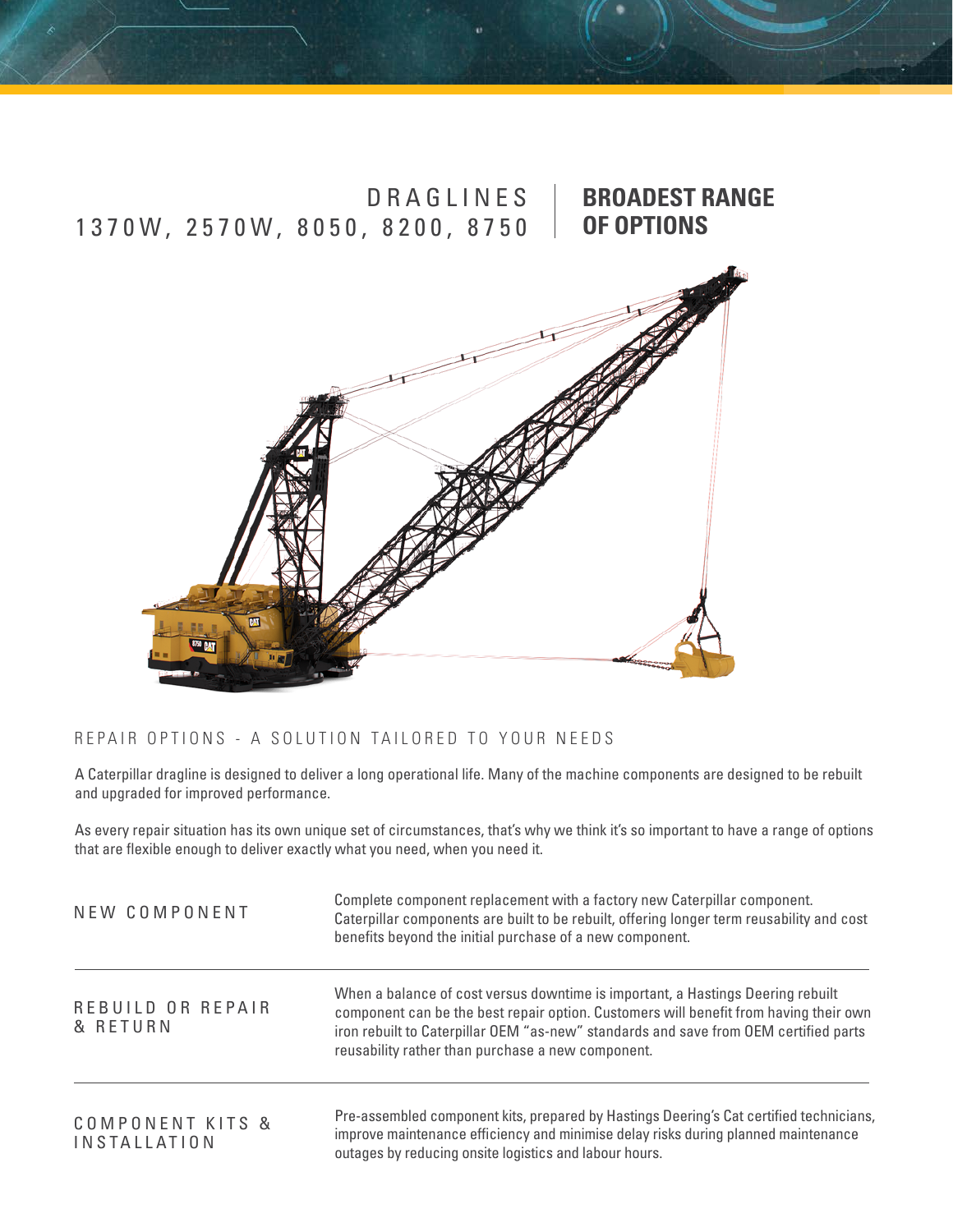

#### HELPING YOU CHOOSE THE RIGHT REPAIR OPTION

Whether you are facing a planned or unplanned component overhaul or replacement, having a more diverse range of repair options helps to lower operating costs and meet your production demands.

With a deeper understanding of your Cat dragline and its component life history, our Mining Equipment Specialists will provide technical advice and recommendations to support your maintenance or shutdown strategy or critical spares availability from our expanded component repair options.



#### REBUILT OR REPAIRED DRAGLINE COMPONENTS







Rebuilt Swing Motor





**Rebuilt Dragline Swing Brakes**  Before and after Swing Brake Assemblies











**Before and after Planetary Gearboxes <b>Republic Lower Swing Assembly** Before and after Planetary Gearboxes **Republic Lower Swing Pinion Housing Assembly** 







■ Original swing gear case and upgraded Planetary Swing Gear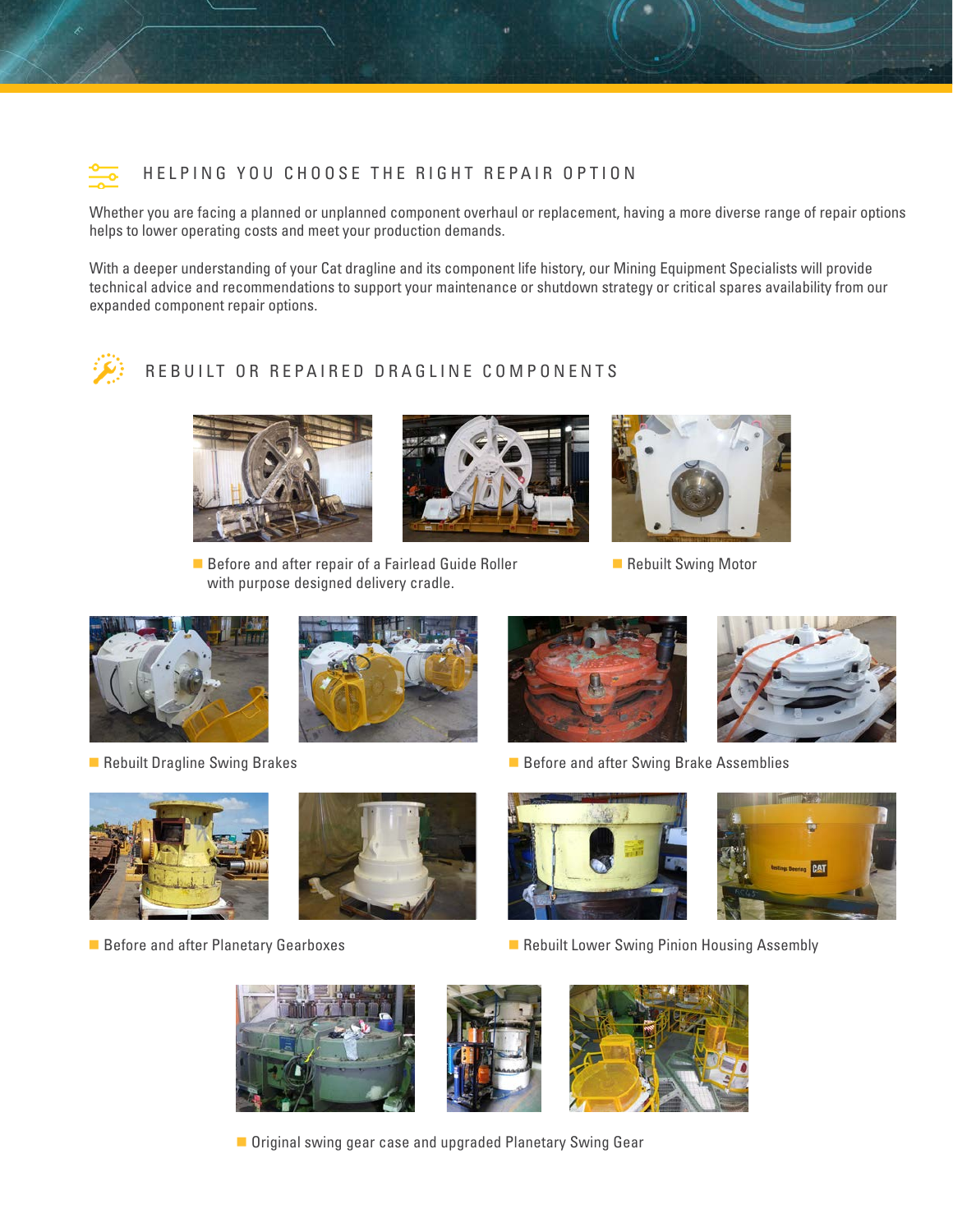With one of the largest Caterpillar draglines fleets in Queensland, Hastings Deering has unmatched knowledge and understanding of draglines and components. Stemming from Caterpillar's globally proven swing, hoist, drag and propel mechanical systems, components repairs and rebuild options are available through our Mackay fabrication workshop to keep your dragline operating reliably.

| <b>COMPONENT DESCRIPTION</b>       | <b>NEW</b> | <b>REBUILD OR</b><br><b>REPAIR &amp; RETURN</b> | <b>PRE-ASSEMBLED KITS</b> |
|------------------------------------|------------|-------------------------------------------------|---------------------------|
| All Gearing Assemblies             | $\bullet$  | $\bullet$                                       | $\bullet$                 |
| <b>Boom Point Assembly</b>         | $\bullet$  | $\bullet$                                       |                           |
| <b>Boom Point Sheaves</b>          | $\bullet$  | $\bullet$                                       | $\bullet$                 |
| Drag Blower                        | $\bullet$  | $\bullet$                                       |                           |
| Drag Brake                         | $\bullet$  | $\bullet$                                       |                           |
| Drag Drum                          | $\bullet$  | $\bullet$                                       |                           |
| Drag Gear Case                     | $\bullet$  | $\bullet$                                       | $\bullet$                 |
| Drag Hoist Filtration              | $\bullet$  | $\bullet$                                       |                           |
| Drag Motor                         | $\bullet$  | $\bullet$                                       |                           |
| <b>Fairlead Assembly</b>           | $\bullet$  | $\bullet$                                       |                           |
| Fairlead Frame Refurb              |            | $\bullet$                                       |                           |
| <b>Fairlead Sheave Assembly</b>    | $\bullet$  | $\bullet$                                       |                           |
| <b>Hoist Blower</b>                | $\bullet$  | $\bullet$                                       |                           |
| <b>Hoist Brake</b>                 | $\bullet$  | $\bullet$                                       |                           |
| <b>Hoist Deflection Sheave</b>     | $\bullet$  | $\bullet$                                       |                           |
| <b>Hoist Drum</b>                  | $\bullet$  |                                                 |                           |
| Hoist Gear Case Refurb             |            | $\bullet$                                       |                           |
| <b>Hoist Motor</b>                 | $\bullet$  | $\bullet$                                       |                           |
| <b>Horizontal Sheaves Assembly</b> | $\bullet$  | $\bullet$                                       |                           |
| Propel Blower                      | $\bullet$  | $\bullet$                                       |                           |
| Propel Brake                       | $\bullet$  | $\bullet$                                       |                           |
| <b>Propel Component Assembly</b>   | $\bullet$  | $\bullet$                                       | $\bullet$                 |
| Propel Motor                       | $\bullet$  | $\bullet$                                       |                           |
| Shoe Stabiliser Cylinder           | $\bullet$  | $\bullet$                                       |                           |
| <b>Sister Sheaves</b>              | $\bullet$  | $\bullet$                                       | $\bullet$                 |
| <b>Stabiliser Link</b>             | $\bullet$  | $\bullet$                                       | $\bullet$                 |
| Swing Blower                       | $\bullet$  | $\bullet$                                       |                           |
| Swing Brake                        | $\bullet$  | $\bullet$                                       |                           |
| <b>Swing Cassettes</b>             | $\bullet$  | $\bullet$                                       | $\bullet$                 |
| Swing Gear Case Conventional       | $\bullet$  | $\bullet$                                       |                           |
| Swing Gear Case Planetary          | $\bullet$  | $\bullet$                                       |                           |
| Swing Motor                        | $\bullet$  | $\bullet$                                       |                           |
| Walking Cams Refurb                | $\bullet$  | $\bullet$                                       |                           |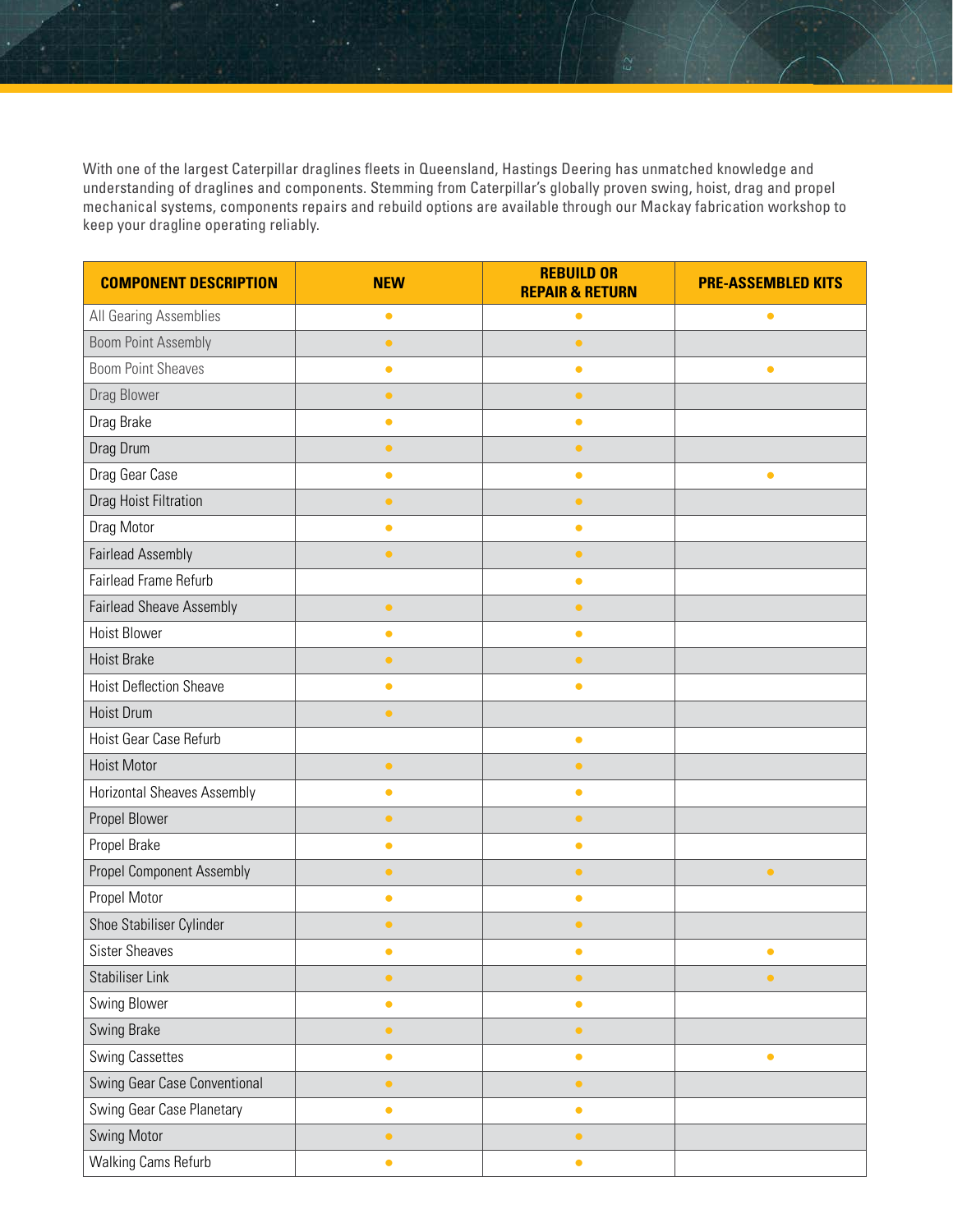

Dragline component and structural upgrades are regularly being developed by Caterpillar to optimise the availability, cost and productivity of your asset. Upgrade and enhancement options include:

- Base Side Egress Doors
- Boom Foot Lug
- Boom Point Cross Beam
- Boom Point Swivel
- Dragline Boom Analysis
- Grid Radial Replacement Base
- Increase RSL Analysis
- Metal Face Seals Upgrade
- Open Gear Lubricant
- Revolving Frame Rear A-Lug Hub
- Revolving Frame Fabricated T-Sections
- Revolving Frame Heavy Plate Rear A-Lug
- Swing Rack
- Third Rail System
- Walking Shoe Access Stairs
- Disc Brake Upgrade

#### PLANNED MAINTENANCE

- Optimising the advantages from off-site pre-assembled parts or sub-components and installation kits will assist in reducing onsite logistics, labour requirements and costs.
- Labour support is available to ensure compliance to OEM installation and commissioning warranty obligations and optimise the working life of the component for added customer peace of mind

### SIMPLIFIED ORDERING & CONTROL

Place one single purchase order (PO) for strip & quote, repair, supply replacement or free issued parts, re-assembly of component and transport back to site.

#### EXPERT ADVICE

With access to extensive industry component performance data, your Equipment Specialist can provide expert advice on the operational performance of your machine better than anyone else.



All New, Pre-assembled and Rebuilt components are backed by a 12 month or 6,000 operational hour warranty – whichever comes first. Refer to the Caterpillar warranty document for more details.



Using genuine Caterpillar parts will maximise component life by providing superior durability and performance.